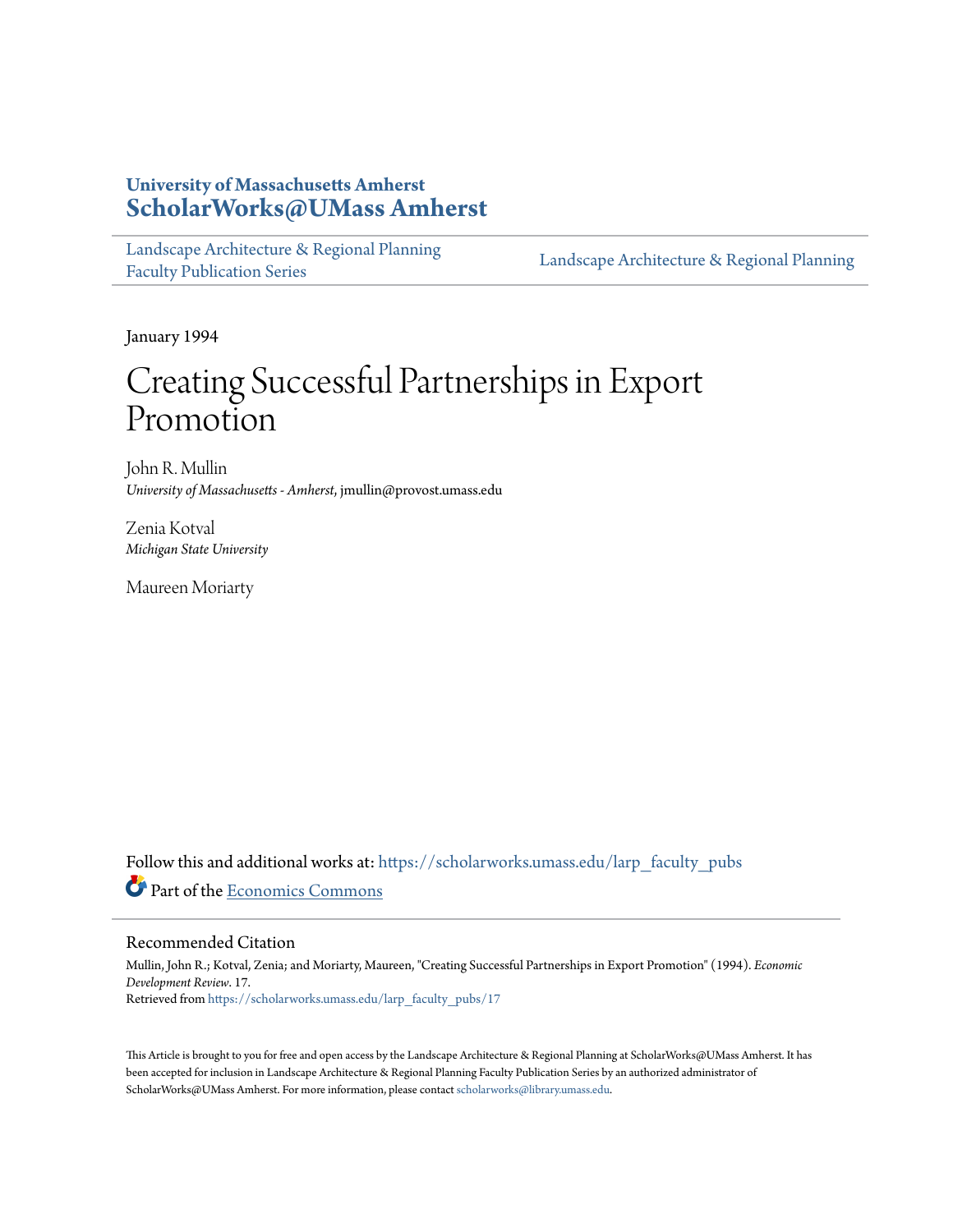# **Creating Successful Partnerships in Export Promotion**

Maureen Moriarty John R. Mullin, Ph.D., AICP Zenia Kotval

## **Introduction**

 Until recently, many small firms had little or no interest in exporting as the complexities of working within the international marketplace proved to be a deterrent for many of these companies. However, the steady erosion of the U.S. share of total world exports during the 1960's and 1970's has been important not only from a statistical point of view, but from its impact on the national economy. According to the Department of Commerce, it is estimated that an additional one billion dollars of the trade activity creates close to 40,000 jobs and generates 400 million dollars in State and Federal revenue.

 In response to this need to increase American exports, local, state and federal agencies have worked to provide the resources necessary for small business to successfully compete in the global marketplace. This assistance has been offered in the form of export education programs, one-on-one counseling services on a variety of trade issues, as well as the availability of written materials and how-to guides for new-toexport companies.

 At the same time, cooperation and partnership among organizations involved in export promotion can dramatically affect the success of firms committed to doing business overseas. This paper will illustrate how this was achieved among a group of New England artisans and the partnership of various public and private agencies in reaching a few of the most prominent cities in Europe – London and Paris.

#### **Creating Global Partnerships – Government Moves Overseas**

 The Trade Department Unit of the Massachusetts Port Authority is committed to helping New England companies become successful overseas. Among the services the TDU provides to business includes participation in overseas industrial trade exhibitions and trade missions, as well as direct links to trade representatives with experience in international commerce. In addition Massport maintains a comprehensive trade database called ACCESS, which allows local companies to identify international buyers and target companies for potential exports. For those businesses exploring the possibilities of exporting, Massport offers an eight-week export course covering the basics of international trade. Information on export funding programs and market research is also available for interested businesses.

 All of these services are strengthened through a global network of offices with representatives in London, Tokyo, Berlin and Taiwan. These offices serve a vital function in acting as an intermediary in linking companies here at home with needed contacts abroad. They provide the expertise and experience needed to help companies unfamiliar with the logistics of doing business internationally. This case study will illustrate the important role such offices play in that they were able to advise the New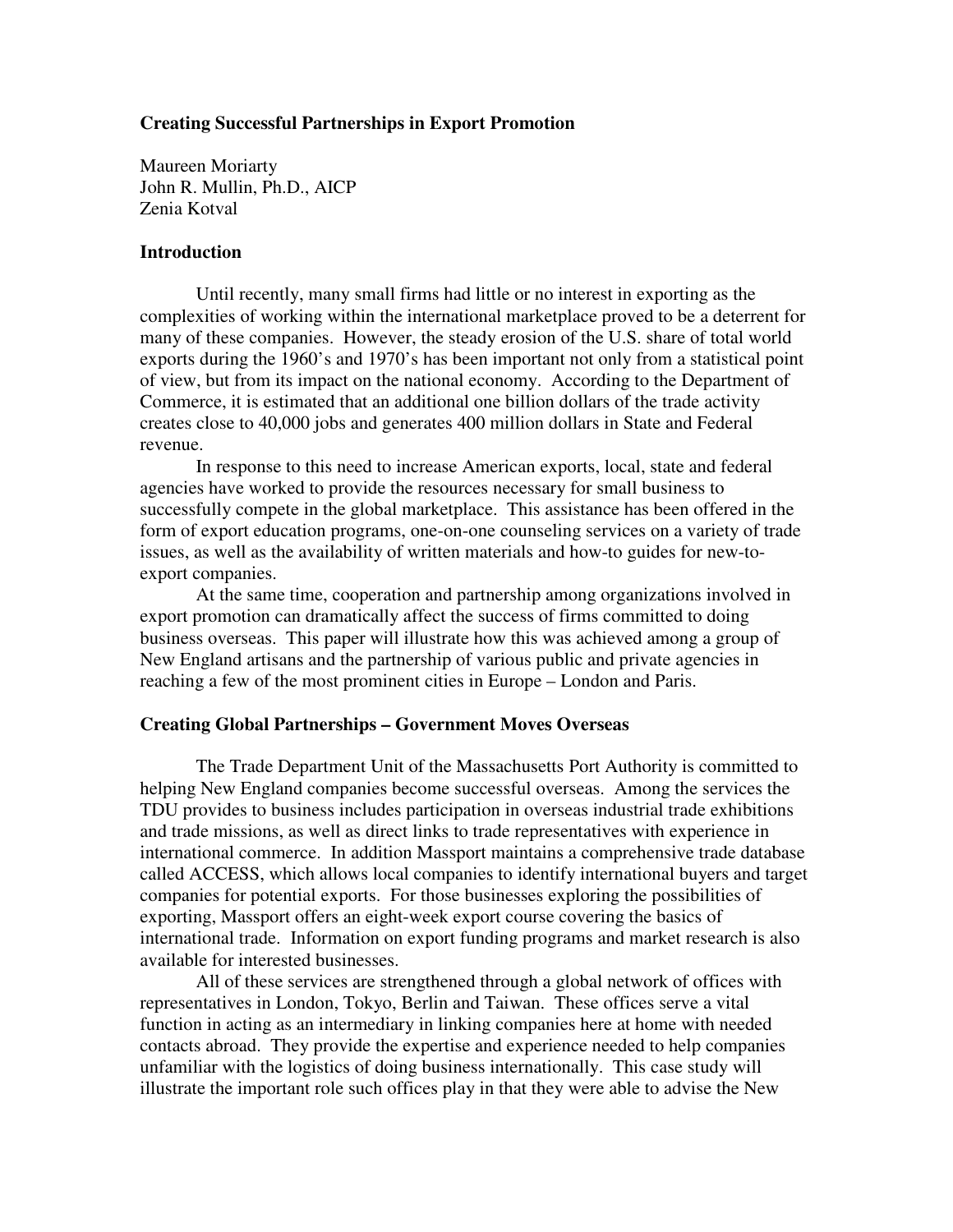England artisans and manufacturers on a variety of exporting issues ranging from packaging and labeling to freight forwarding to legal considerations. Overseas connections such as the Massport satellite offices complete the chain of public-sector resources which can effectively bridge the gap for those companies wishing to export, but lack the expertise to actually do business internationally. However, the function of these offices is clearly enhanced by the support of other private and public organizations, at all levels, who support export initiatives.

# **New England Artisans in the European Marketplace**

 Imagine for one moment nearly 400 New England artisans. Their craftwork ranges from hand-dipped candles, to gourmet food products, to shaker furniture. For many, their market is almost totally domestic – perhaps a few have successful mail-order businesses. The quality of their work exemplifies a New England tradition of pride and excellence.

 The scene moves to two of Europe's most cosmopolitan cities – London and Paris. These cities are home of the renowned department stores of Harrods and Le Printemps. Now imagine these stores transformed into an authentic New England Village, with a variety of gifts available for purchase. The window displays of these stores are filled with the craftwork of the selected artisans.

 The following case study will trace the linking of the traditional crafts person and New England manufacturer into the contemporary, urban settings of two of Europe's premiere department stores. It will also trace the active role which several economic development agencies took in matching these two unlikely groups to become one of the most successful export initiatives for traditional New England products ever.

# **"Omnia, Omnibus, Ubique" – London's Search for a New England Christmas**

 Harrods Department Store, established in 1853 by Charles Henry Harrod, maintains a one hundred and fifty year old tradition of adhering to its mission of being "All Things, to All People, Everywhere". It is located in the Knightsbridge section of London on a site of approximately four and one-half acres with over 700,000 square feet of selling space. Harrods' seventy-five display windows draw nearly 35,000 customers each day who shop in the 300 departments within the store. With over twenty percent of sales from these departments reaching overseas customers, the search for new ways to appeal to the customer is never-ending.

 The inspiration for the creation of a "New England Christmas" at Harrods came from the Chairman of Harrods, who long admired this most traditional region of the United States. In 1991 the assistance of the Massachusetts Port Authority was requested by the London store to seek out New England made products to offer British customers during the peak holiday shopping season.

 In January of 1992, the Director of Promotions from Harrods visited New England to survey potential consumer goods for display, as well as to encourage regional cooperation and support for the six week promotion. In order to bring the best that New England had to offer the idea of a series of trade displays was initiated by Andrew Bendheim, Executive Director of Massport's Trade Development Unit. Here, artisans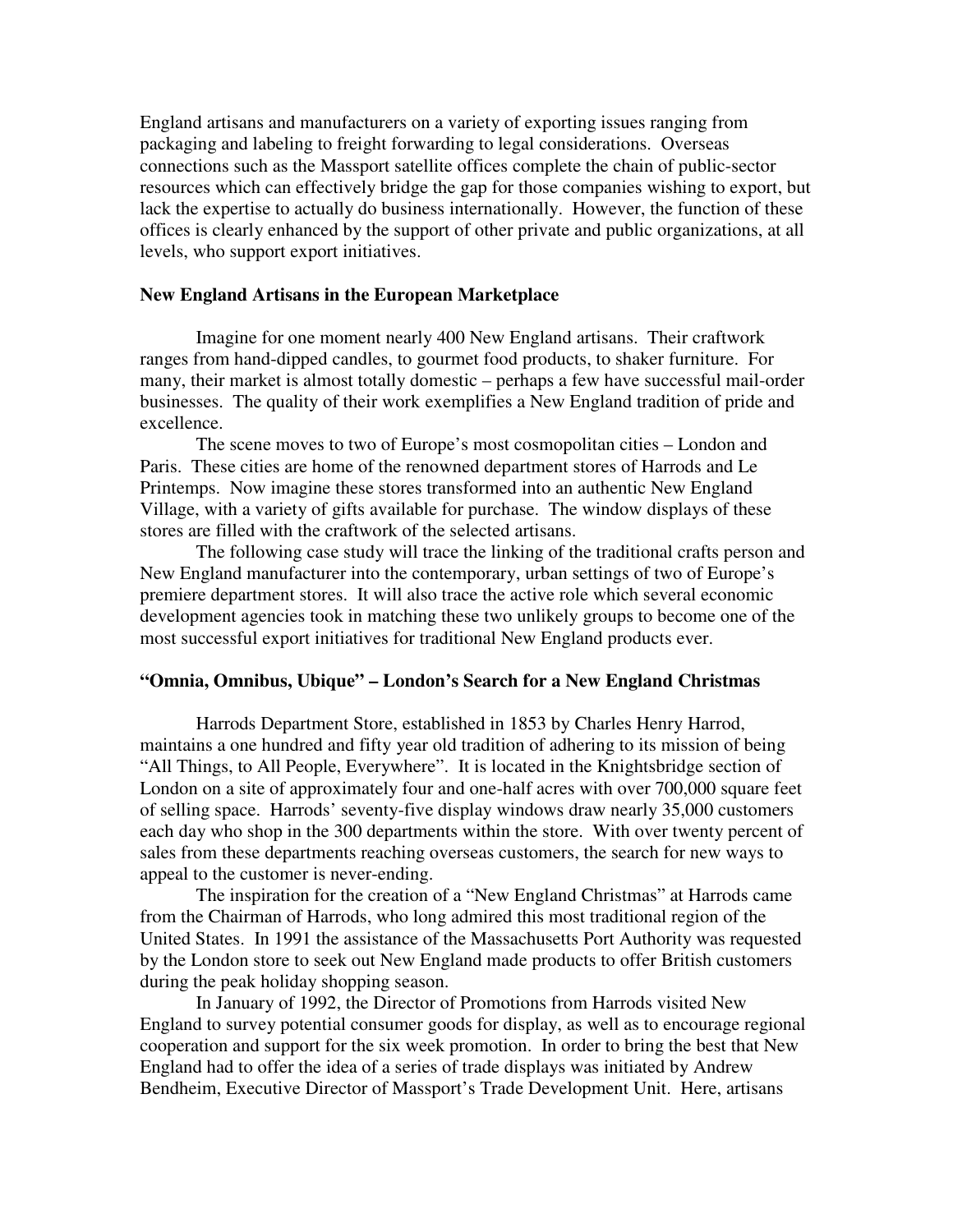and manufacturers of a variety of products reminiscent of the New England tradition would be able to display their products for buyers from Harrods.

 In recruiting for these trade displays, Massport worked closely with a wide range of public and private organizations who are involved in economic development. These included state economic development agencies such as the Massachusetts Small Business Development Center and the Massachusetts Office of International Trade and Investment. In addition, trade associations and Chambers of Commerce were contacted, as well as other private business organizations. It was through this cooperation and contact that the opportunity to present to the buyers of Harrods was made available to the business community. Information regarding appropriate products for the promotion was funneled through these partnerships to reach Massport.

 The first trade display was held in January of 1992 with more than one hundred consumer goods companies participating in the hopes of catching the eyes of the buyers from Harrods. The success of this event, exemplified by the twenty-five companies who were selected for the "New England Christmas", served as a catalyst in generating still more enthusiasm and interest in the promotion. Two months later, one hundred businesses from the six-state region participated in two more trade events, one for household goods, jewelry and clothing and one for food products only. Buyers were on hand from each of these respective store departments to select merchandise for the British shoppers. In addition, two more trade events were held in April and May in search of appropriate greeting cards, paper products, luggage, kitchen and bathroom accessories. Several of the fifty participants of these two shows were also selected for purchase by the Harrods buyers.

#### **Tradition Meets the Big City – New England does Business in London**

 By November of 1992, one hundred and ten companies were selected by Harrods for participation in a New England Christmas. The store was indeed transformed into a series of New England style villages with a variety of high-quality, high-end items available for purchase. The retailer's Christmas Catalog, with a circulation of 200,000 to 500,000 customers featured these made-in-New England products as well. To encourage travel to the region, a large interior window was dedicated to the six states, complete with each state's name, its flag, photographs promoting tourism, as well as products native to each New England state. Finally, a media campaign including participation by radio, newspaper and television extensively advertised Harrods' New England Christmas.

 In total over 450 companies were introduced to Harrods, with sales of those participating reaching a total of almost 3 million dollars. Although all of the companies who met with the buyers from Harrods may not have been selected for the promotion, nearly all realized the possibilities of doing business internationally and many were referred to other consumer goods companies or distributors in England, which translated into sales internationally. In addition, artisans and manufacturers were introduced to the government resources available to them in the future should they decide to explore other markets.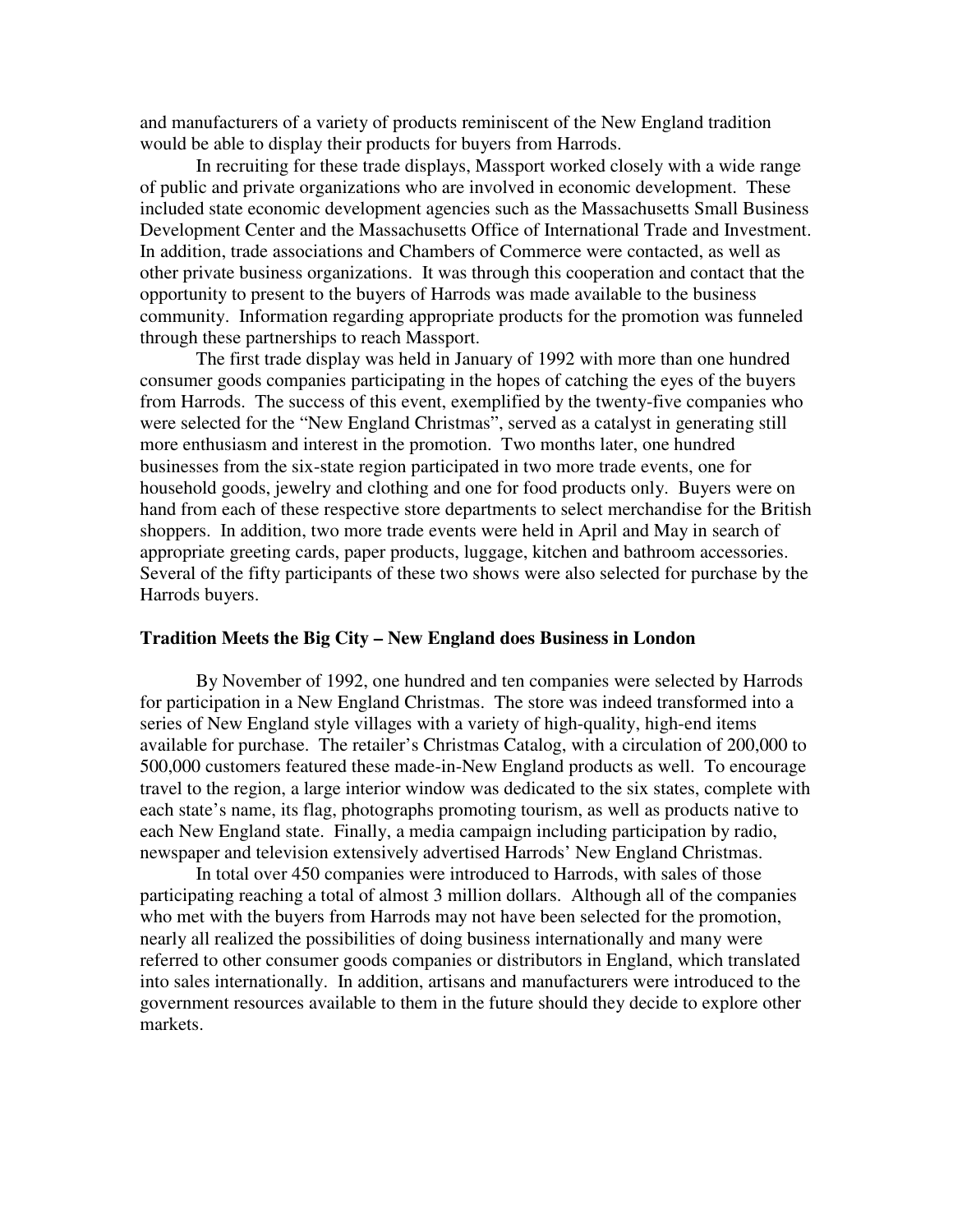### **"Noel En Nouvelle Angleterre" – A New England Christmas in Paris**

The success of the Harrods experience encouraged Massport to continue to promote New England products abroad. In early 1993, Massport began discussions with the French department store, Le Printemps. In February of 1993, buyers from Printemps traveled to three locations throughout New England to view the products of almost 300 artisans and manufacturers. The initiative was implemented using the Harrods experience, with the Trade Development Unit once again utilizing the assistance of other state, regional and local economic development groups in the public and private sectors.

 The evolution of the selling of the New England experience has expanded, however with this initiative to emphasize the region as a travel destination for French tourists. Since Le Printemps operates a successful travel agency within their stores, the concept of increasing trade and commerce between New England and France was increased to include tourism as well. Currently Massport is working with travel and tourism groups at the state, local and regional levels throughout the six-state region. These agencies and organizations are working together to plan a complete itinerary of events throughout the 16 stores of Le Printemps for the coming holiday season.

### **Conclusions**

 The Harrods and Le Printemps experience is one positive example of successful partnerships at work. In efforts to increase Massachusetts exports, government at the State level was able to serve as a broker to market traditional New England products. Below are some of the lessons which reflect the importance of partnerships, patience and persistence in creating successful export initiatives.

- Agencies such as Massport, in cooperation with public and private business and economic development agencies can provide invaluable services to small business. Many small firms cannot afford either the time or funds required to place their products in Europe. Professionals versed in understanding the export process were able to consult the New England businesses on a variety of issues. Therefore, Massport was able to serve as a "broker" for the participants.
- First results are not necessarily last results. The success of the partnership between New England, London and Paris resulted in extensive sales for dozens of companies. At the same time there are benefits beyond sales including multiplier effects in terms of income and employment.
- Ouality pays. The appeal of the traditional New England products is a direct result of the region's reputation creating useful, unique and high quality items.
- The success of New England in Europe's finest department stores can serve as a foundation for similar initiatives in stores around the world, as well as serve as a model for other areas within the United States wishing to capitalize on products native to their region.
- Media, publicity and promotion are crucial to export promotion. They expose companies who might not consider the possibilities of exporting to success stories. This can do much to break the "fear factor" which many small companies feel in the face of global trade.